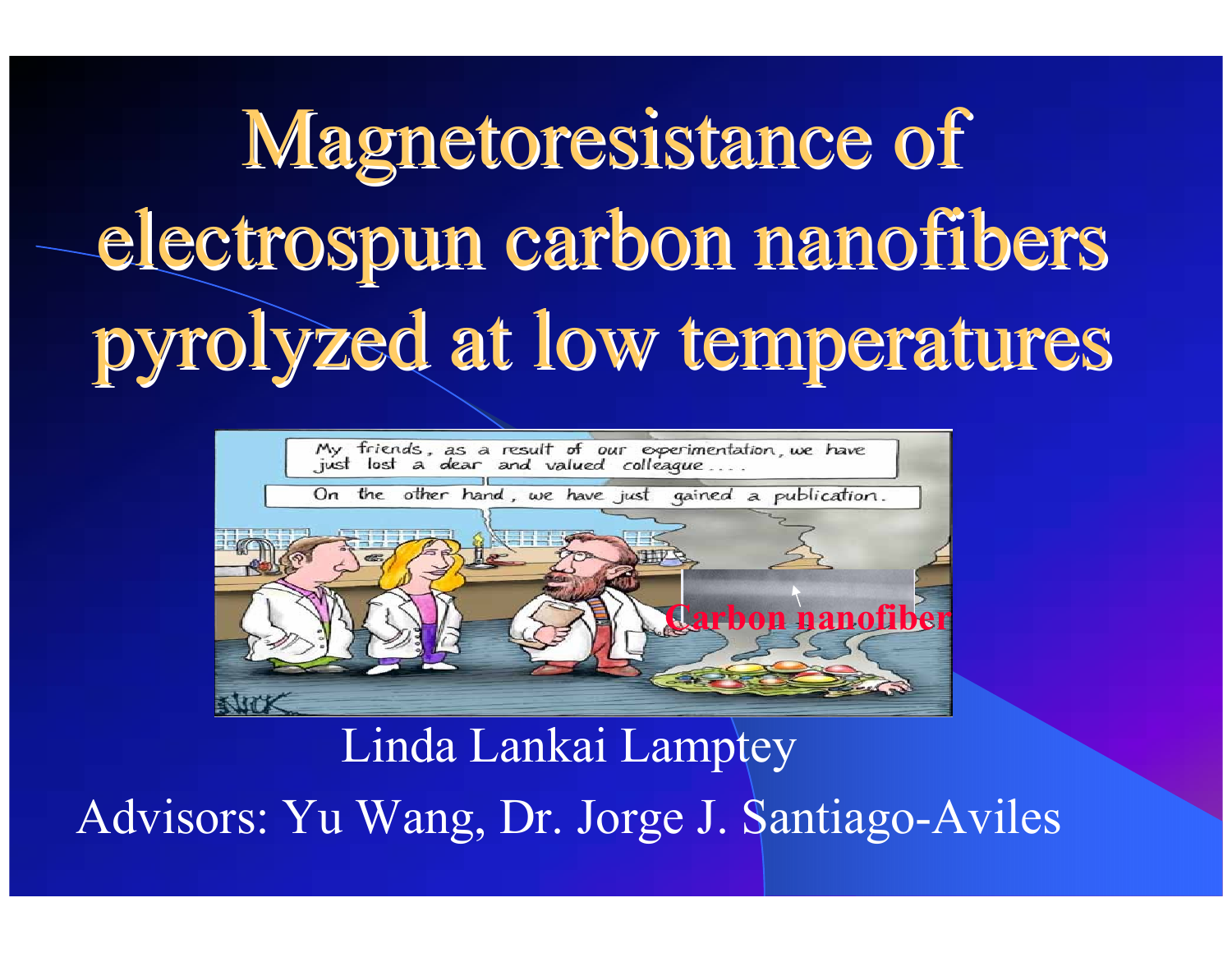#### **INTRODUCTION INTRODUCTION**

# **Carbon Nanofibers**

What exactly are they ?????

What is so interesting about them ?????



Looking ahead - Potential Applications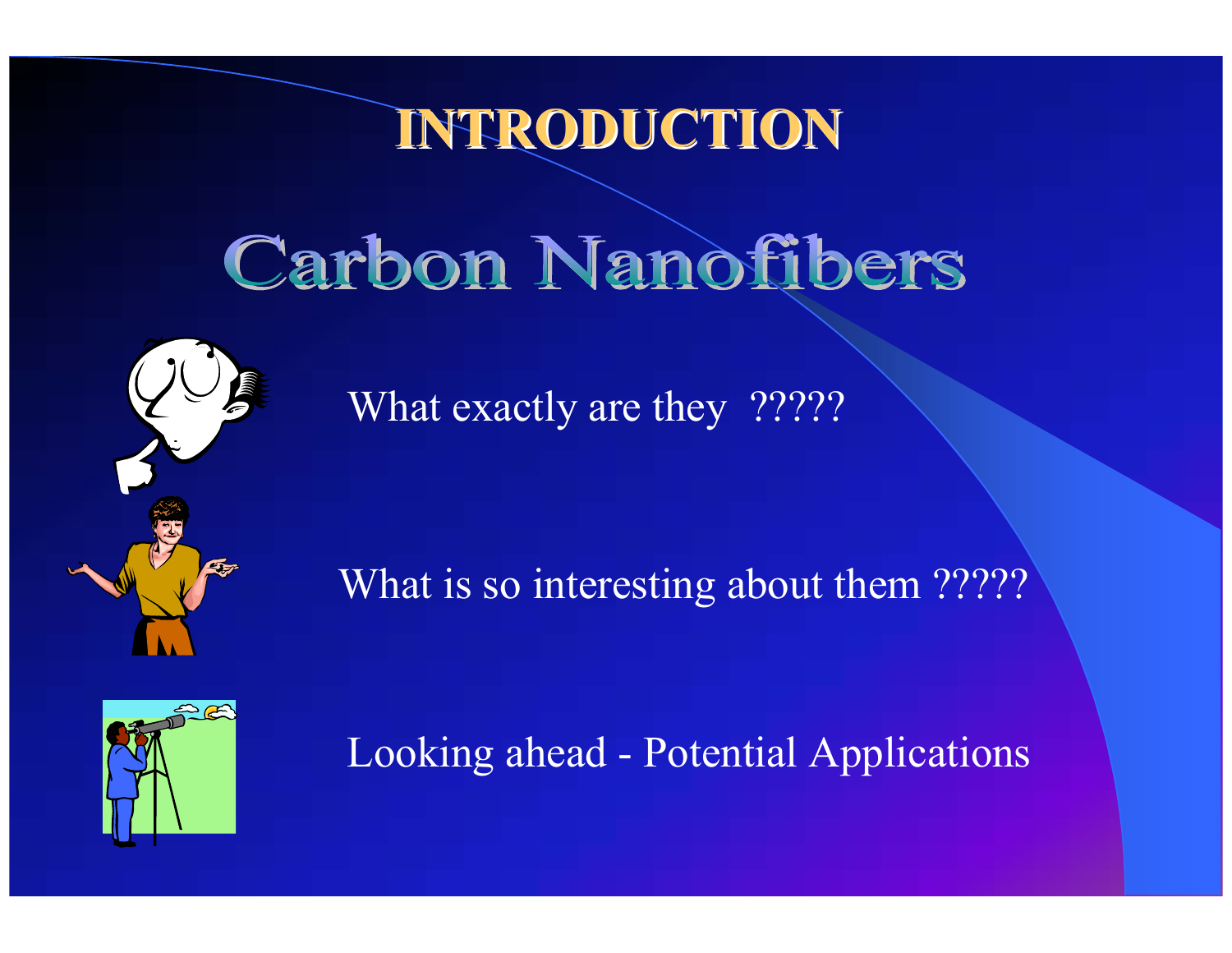

#### HE SENSOR APPLICATION



- Carbon nanofiber
- **Resistivity**
- The current **I= VS/**  ρ **L** , where represents the resitivity, V for ltage, S represents the cross ctional area and L represents e length of the fiber.

#### HOW TO GET THERE

- Characterization
	- chemical properties
	- physical properties
		- •**MAGNETORESISTANC**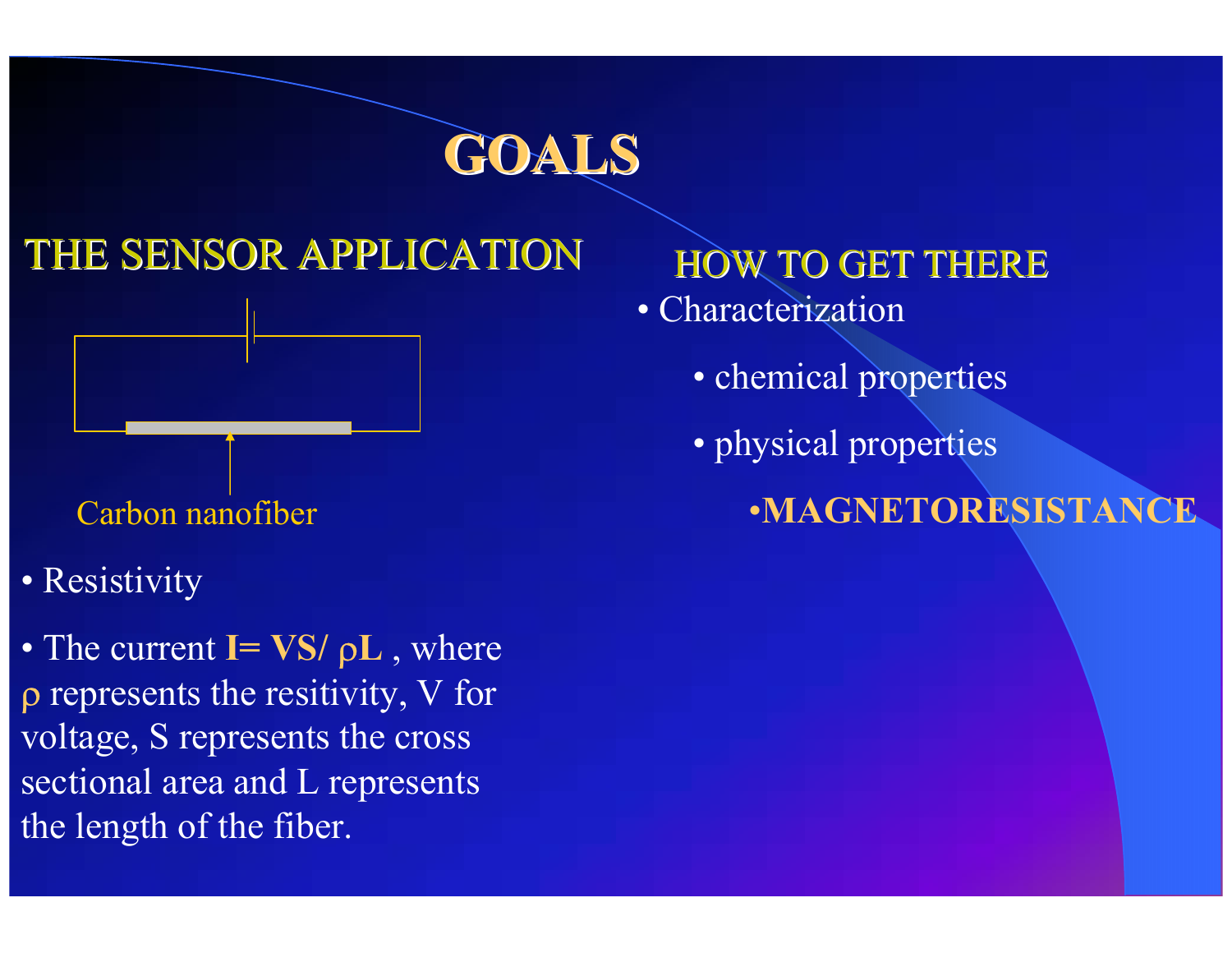### **THE APPROACH THE APPROACH**



Top view of sample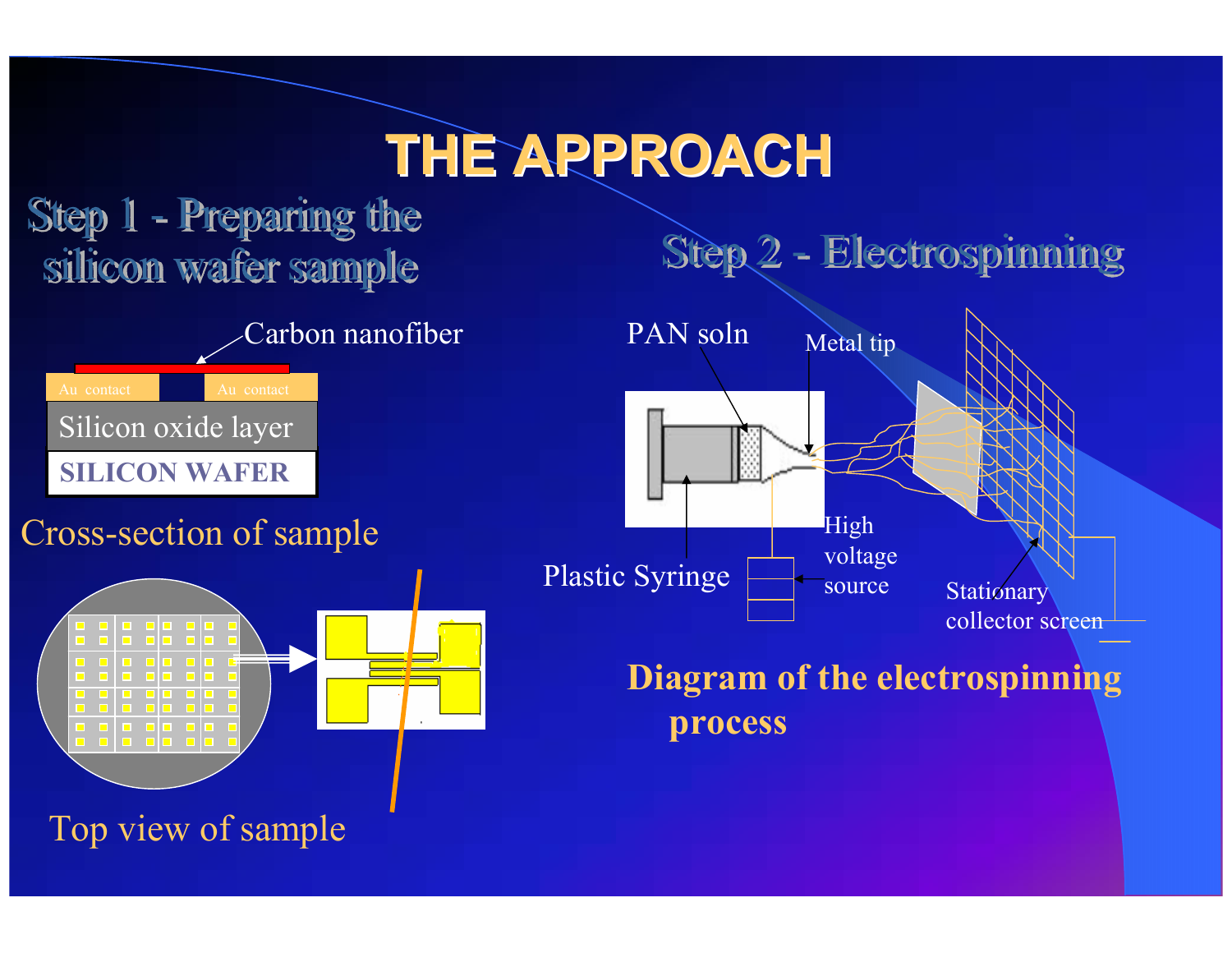### THE APPROACH contd



carbon nanofiber

g. 3 The four probe configuration redit - http://microlab.berkeley.edu/~ee143/ <u>xr-Point\_Probe/</u>)

•• Use the 4-point probe to measure the current and voltage of the semiconductor

• At different temperatures ranging from 0K to 300K with no applied magnetic field

• At different magnetic fields ranging from -9T to 9T applied perpendicularly to the carbon nanofiber at temperatures of 1.9K, 3K, 5K and 10K.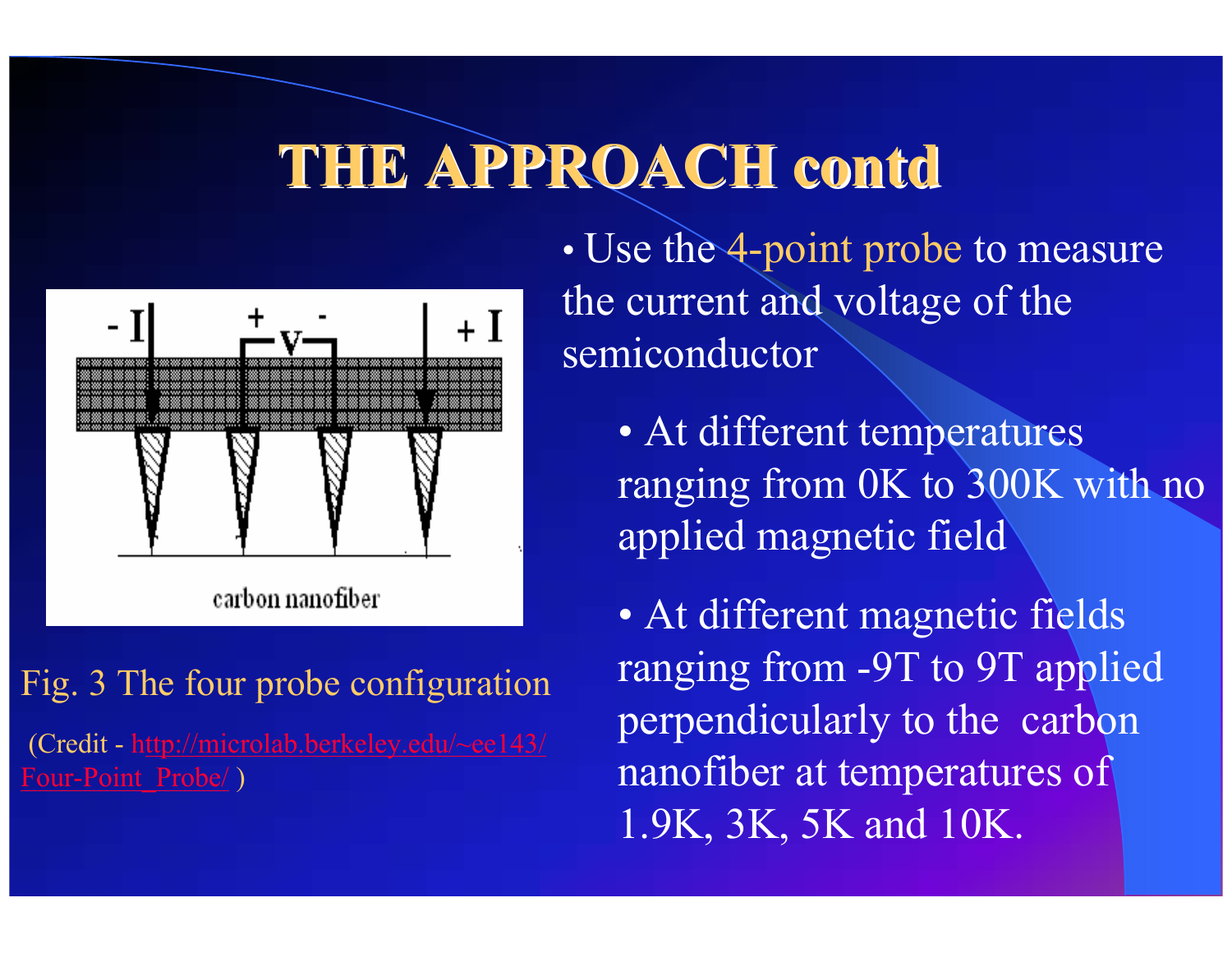#### **RESULTS**



• Electrical resistance decreases as temperature increases.

•This confirms the semiconductor properties of the carbon nanofiber

Graph showing relationship between resistance and temperature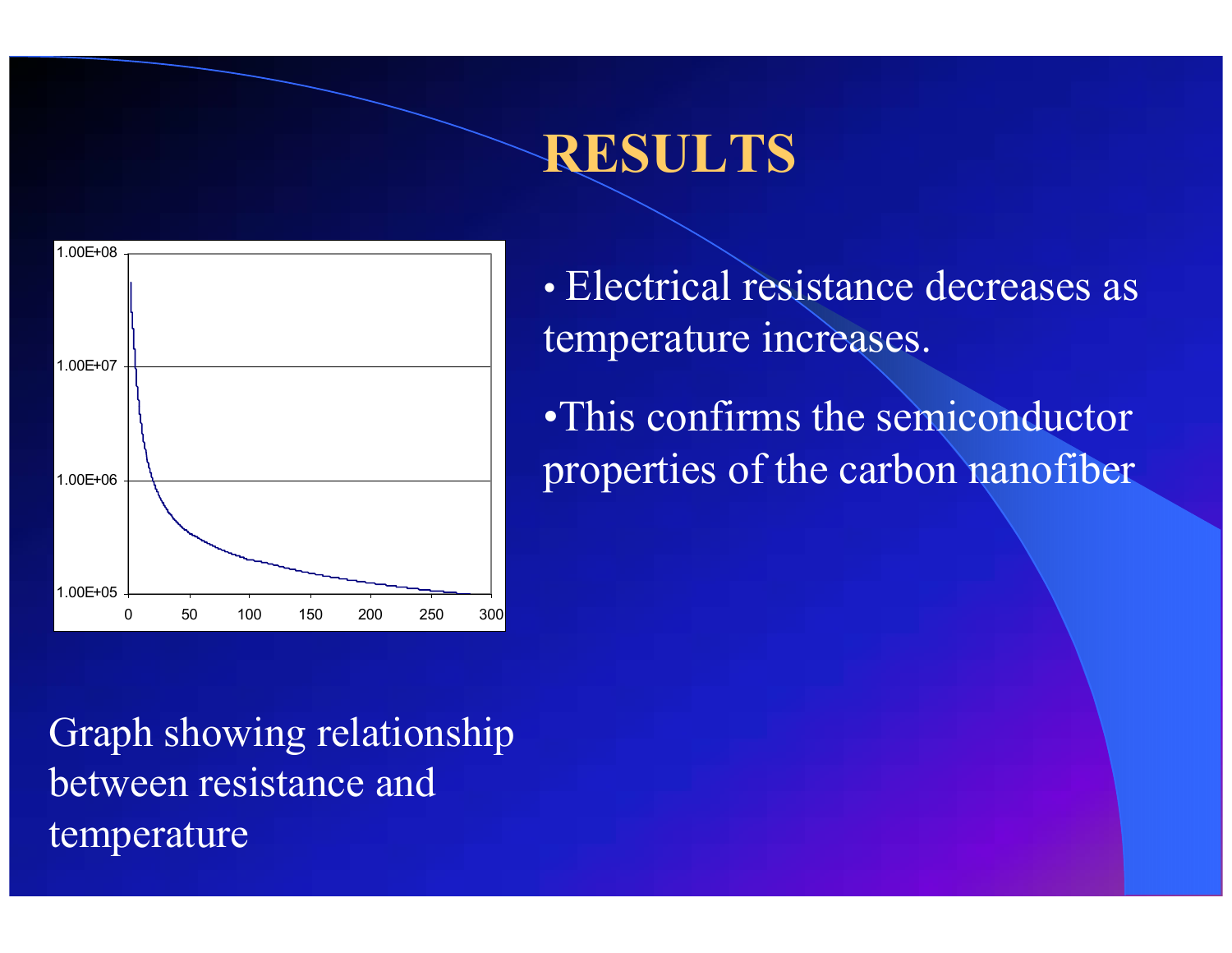### Magnetoresistance results





Results for measurements taken at 1.9K

Results for measurements taken at 3K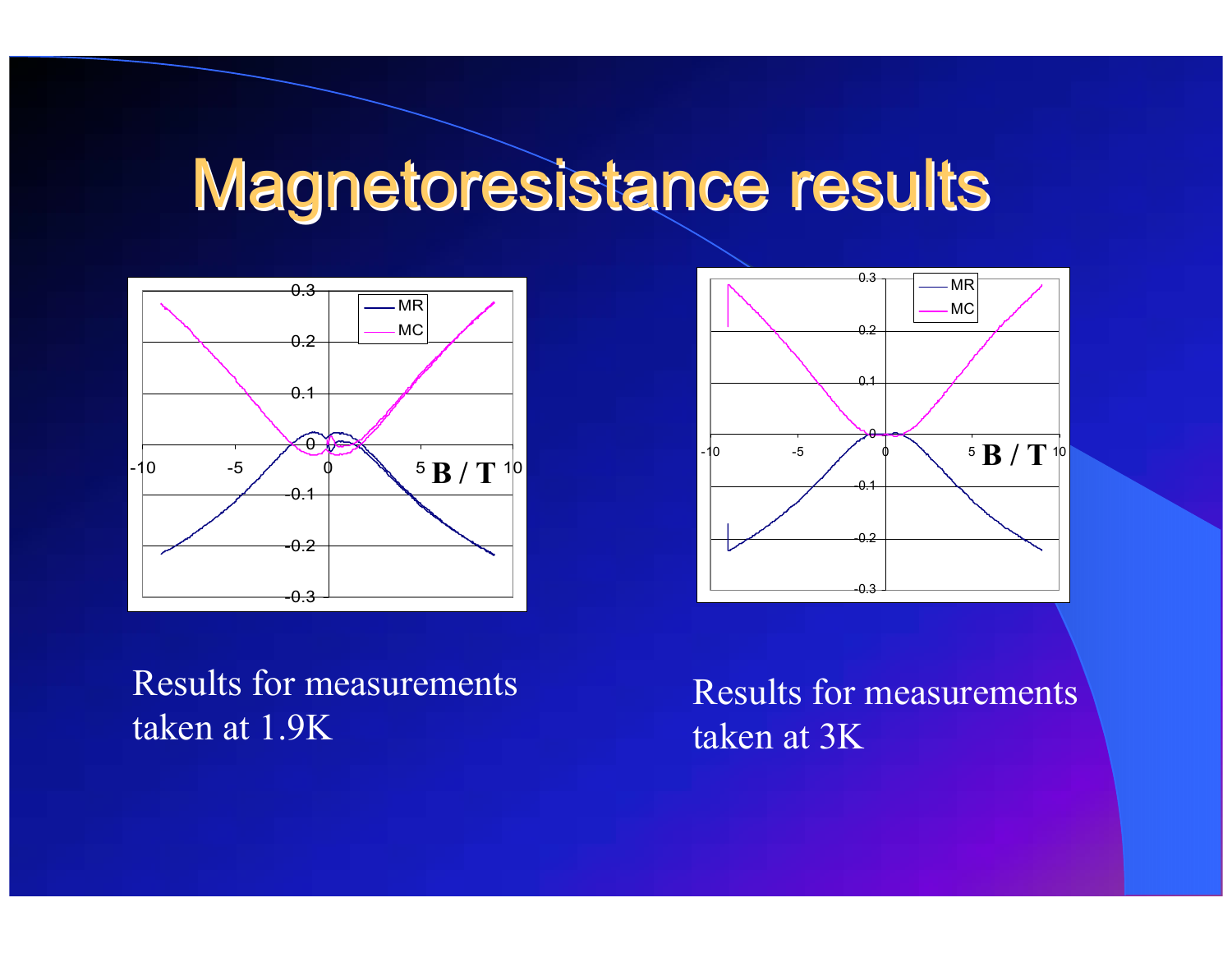### Magnetoresistance results





Results for measurements taken at 5K

Results for measurements taken at 10K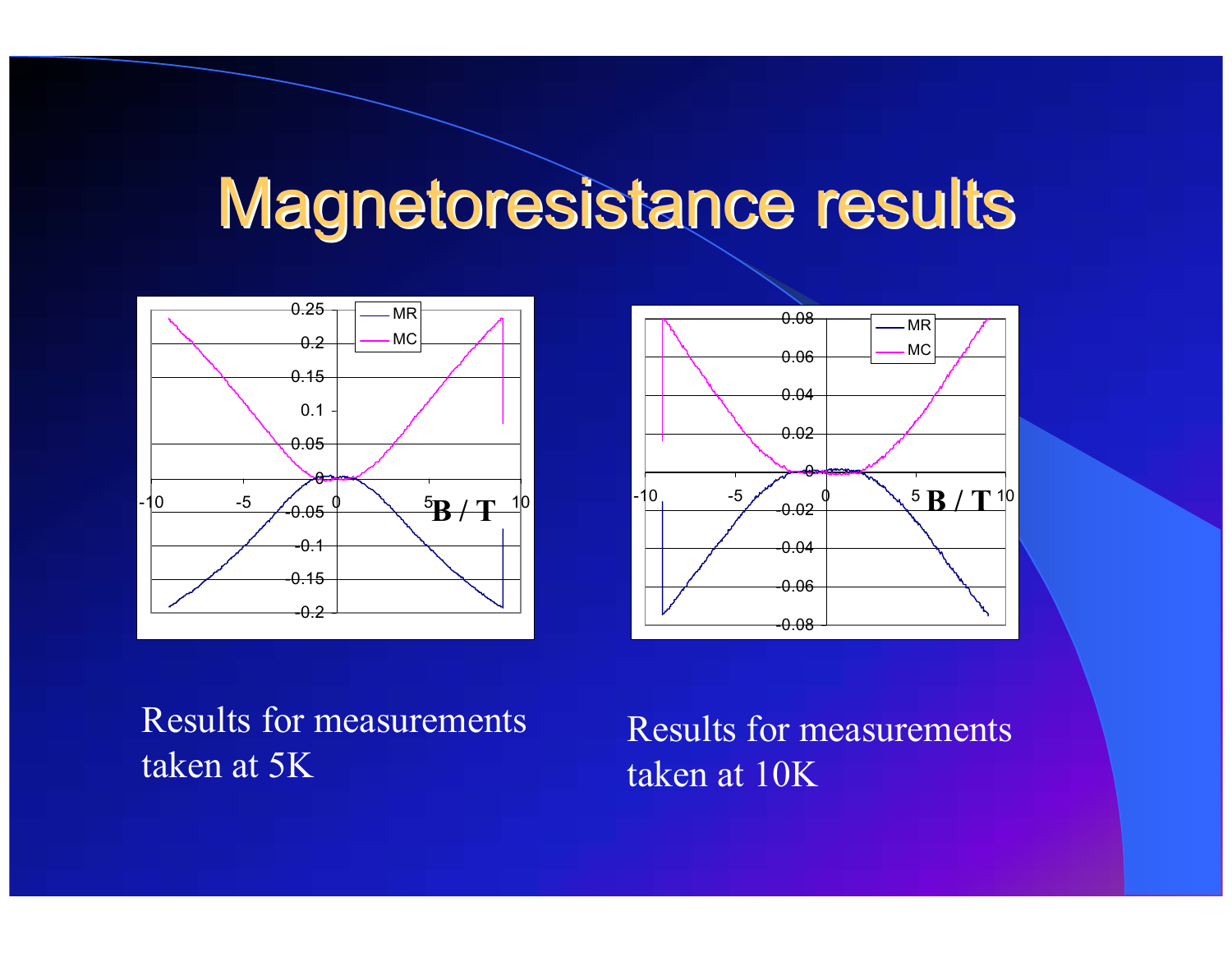### **CONCLUSION CONCLUSION**

arbon nanofibers pyrolysed at a temperature of 1173K exhibit seminductor properties. They also exhibit negative magnetoresistance at mperatures of 1.9K, 3K, 5K and 10K. The maximum value of  $72\%$  with agnetic field of 9T and a temperature of 10K.

#### FUTURE WORK

 The cross-sectional profile and areas of the nanofiber should be plored. This will allow us to calculate resistivity values.

 By using Raman scattering, the levels of disorder in the fiber can be served and also the nanofiber can be characterized further.

he pyrolysis temperature should be changed and results compared